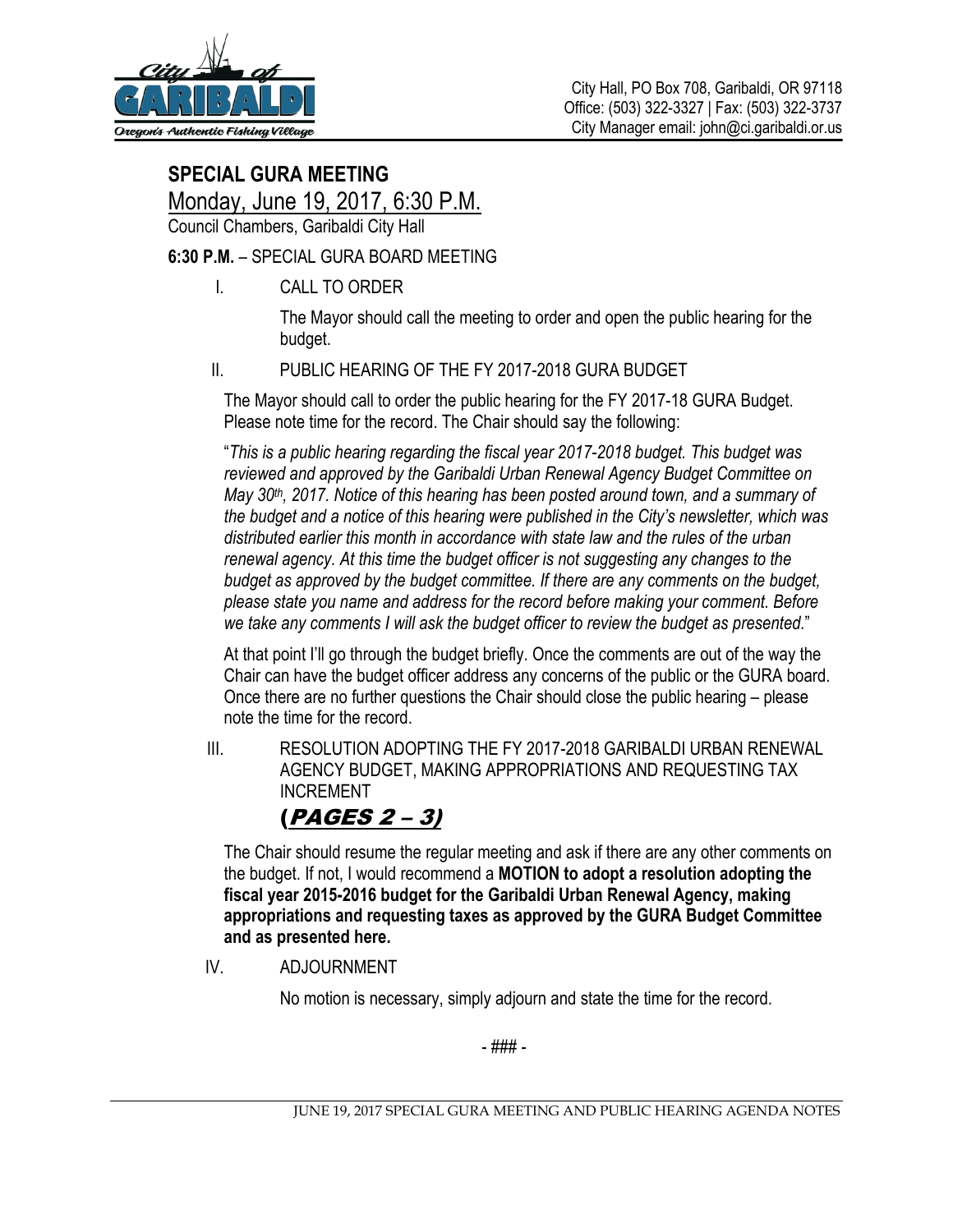

# **SPECIAL GURA MEETING AND PUBLIC HEARING AGENDA Monday, June 19, 2017 – 6:30 P.M.**

Council Chambers, Garibaldi City Hall, 107 6<sup>th</sup> Street, Garibaldi, Oregon

### SPECIAL GURA MEETING

- I. CALL TO ORDER
- II. PUBLIC HEARING GURA FISCAL YEAR 2017-2018 APPROVED BUDGET
- III. RESOLUTION ADOPTING FY 2017-2018 BUDGET, MAKING APPROPRIATIONS AND REQUESTING TAX INCREMENT
- IV. ADJOURNMENT

+ Supporting documents for this agenda are available at City Hall.

+ This notice has been posted at City Hall, City Reader Board, Post Office, and Library.

-###-